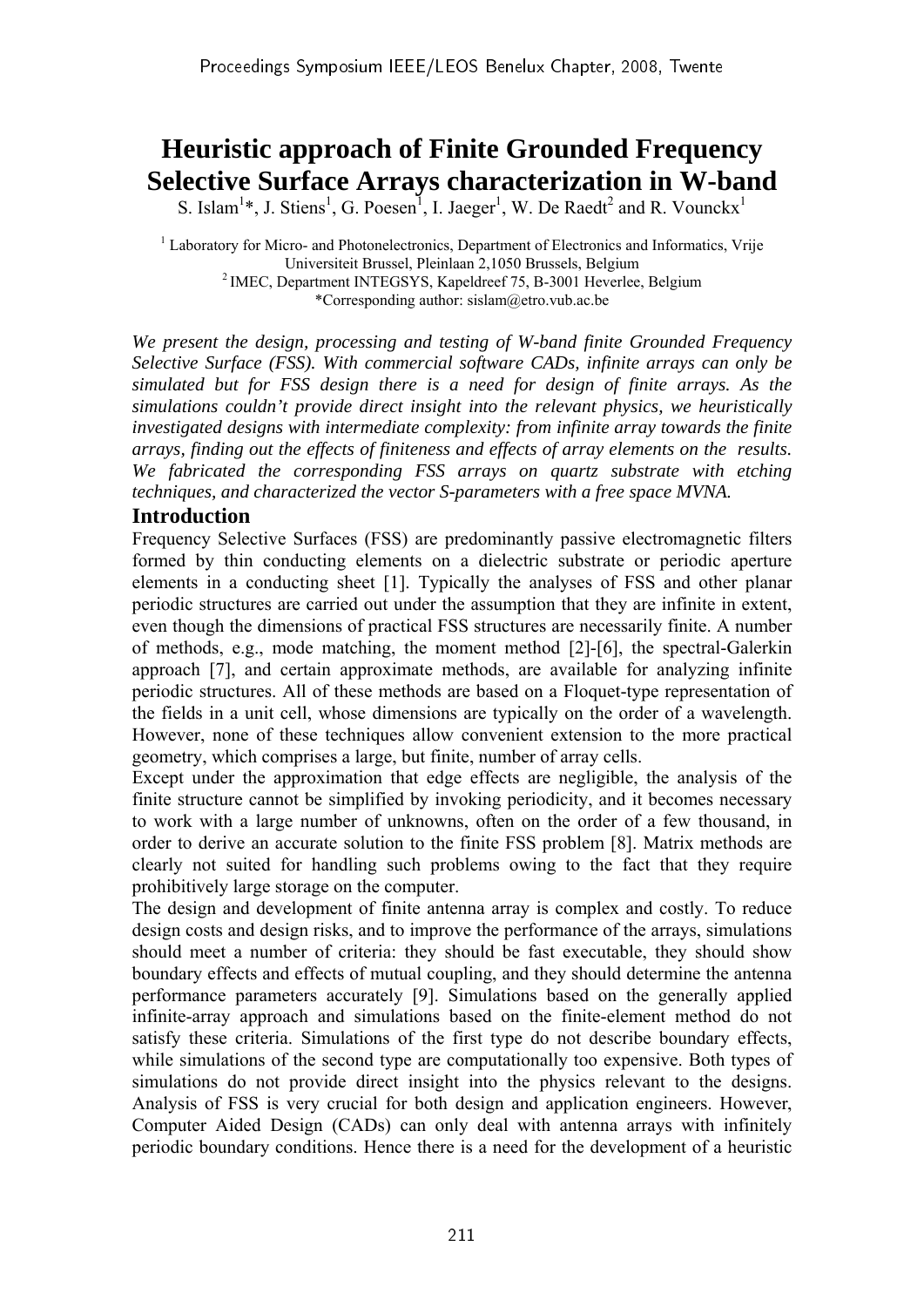experimental approach to develop design skills as long as the CADs programs do not allow for finite antenna array designs. The approach provides insight into array characteristics. In this study we checked how the finite antenna array behaves with respect to the infinite array. Our contribution in this paper is to the design process which specifically focused on the finite and semi-infinite FSS arrays. On the basis of experimental results, we wanted to find characteristics that describe the (qualitative) behavior of such antenna arrays. In particular, we wanted to find characteristics which eventually will give the opportunity to check the finiteness behavior of array.

## **FSS Design Consideration**

The simulations of the FSS unit cells of infinite array were carried out utilizing commercial CST MICROWAVE STUDIO®. The design was optimized to get the optimum unit cell dimensions to  $A=B=1250 \text{ µm}$  as shown in Fig. 2 (a). The boundary conditions were chosen to be  $E_t=0$  to the perpendicular direction of the slots and  $H_t=0$  is along the parallel plane of the slots. Open boundary and perfect electric wall (i.e.  $E_t=0$ ) were chosen in the front side and the rear side of the antenna respectively.



Fig.2:Infinite FSS array : (a) Unit cell configuration of Grounded FSS : ( b) Infinite*×*Infinite Grounded FSS array

#### *Semi -Infinite arrays*

Instead of modeling a rectangular uniform slot array as being infinite in length and width direction, the array is modeled as being infinite in one direction and finite in the other direction. In that case, only a single row of element in the finite direction needs to be considered. In Fig.3 (a) and 3(b) semi-infinite (half-infinite-by-infinite) array designs are shown. The semi-infinite array solution is based on the assumption of infinite array plus addition of a few edge elements. The main objectives in the development of our analysis approach are: Given that the infinite-array approach is most frequently used, to show in what way and to what extent our approach improves the infinite-array approach.



(b) *Infinite ×Finite array configuration with 88 (*(e.g. 22×4) slots *(c) finite ×finite array with 16* (e.g. 4×4) slots. (White arrea in the array indicates metal and black dots are slots).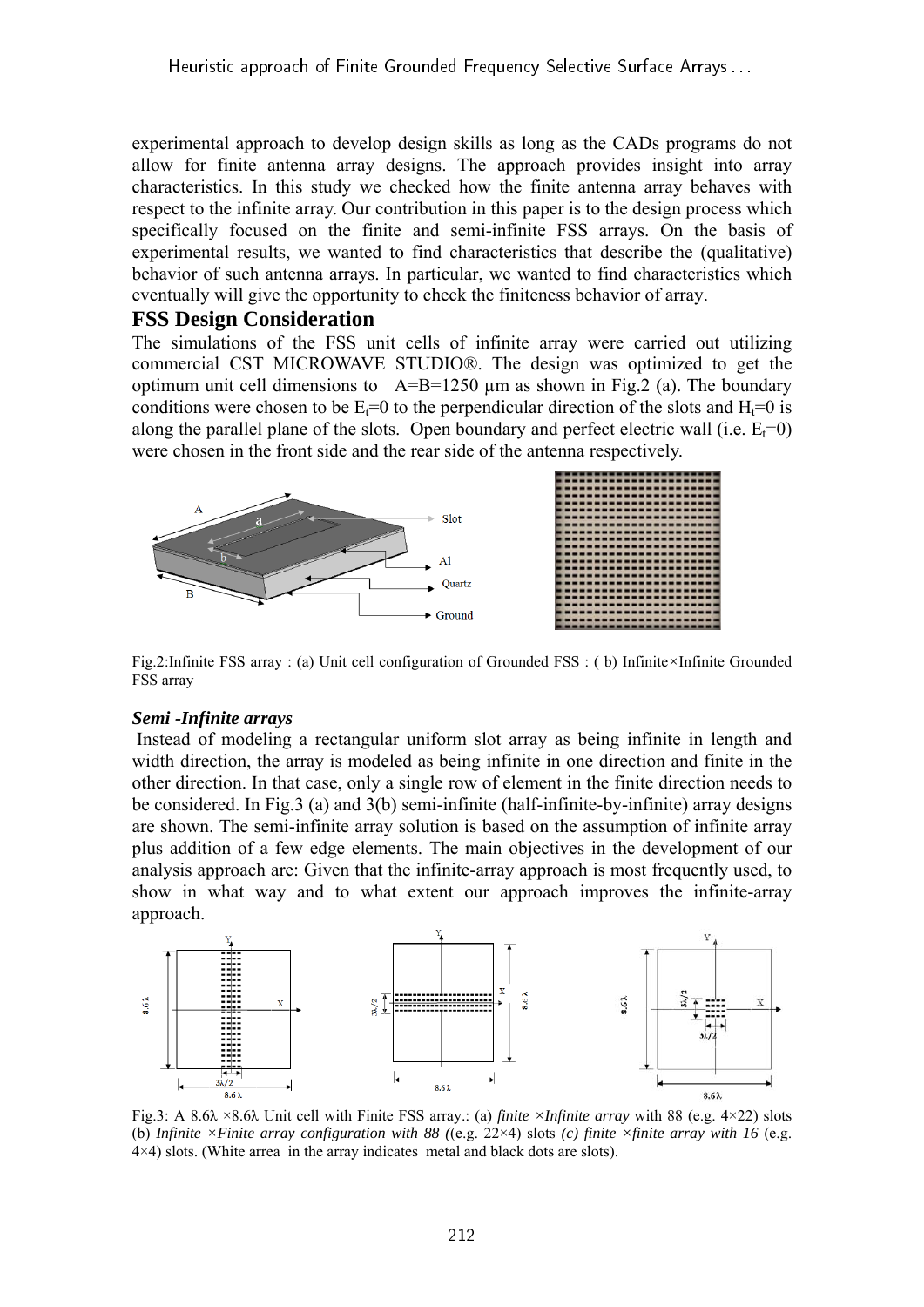#### *Finite array*

In this case the modeling is with rectangular uniform array as being finite both in length and width direction as shown in Fig.3(c). In this case, double rows of elements in the finite direction needs to be considered. The similar unit cell of infinite FSS is used in this case. The currents in this case will be the currents on both edge elements and the assumption that the currents on the infinite array equal the infinite-array solution.

## **Fabrication**

The FSS arrays were fabricated on a grounded quartz substrate. The basic Unit cell of the arrays is shown in Fig. 2(a). The slots (width:  $400 \mu m$ , length:  $786 \mu m$ ) are etched in Aluminum on the quartz substrate (relative permittivity: 3.78, loss tangent: 0.0001, thickness:  $800\mu$ m). Slot length (786 $\mu$ m) is chosen so that the resonant frequency is approximately at 85.5GHz. An anti-reflective chrome coating was applied on the mask before process. The maximum defect size allowed on the mask(s) before the device is adversely affected is 5μm.The maximum number of allowable defect per square inch was 2. The minimum feature size (i.e. critical dimension) we measured and controlled in the fabrication process was 5.0μm. All the antennas considered here were processed on the same wafer to avoid the relative processing error between antennas.

# **Results**

As mentioned before, many cases have been measured. It is both unnecessary and formidable to show all results here. The MVNA measurement results show Good agreement with the theories as shown in Fig.4. The measured reflection coefficients decreases as the antenna arrays are decreases and after a certain value the reflection again increases. The bandwidth of Infinite FSS array is the W-band. The reflection amplitudes of semi infinite arrays are the balancing weight reflection from the effective antenna/ metal area. The finite  $\times$  infinite array shows higher attenuation than infinite x finite antenna of same number of element. As the antenna size reduces from infinite towards finite, the resonant frequency shifting and attenuation increases then again decreases in the case of finite  $\times$  finite array. Fig.5 (a) shows the attenuation of different arrays. We see the resonance frequency of  $22 \times 22$  array is same that of  $22 \times 4$  array and that of  $4\times22$  array is same of  $4\times4$  array. However we investigated that the infinite  $\times$ finite array shows 1 $\degree$  downward resonant frequency shifting in compare to infinite  $\times$ infinite array. Our investigation concludes that the resonant frequency of the finite array is determined by the number of slots in the tangential electric field  $(i.e. E_t)$  direction.



Fig.5: S parameters of different size FSS arrays (a) S11 Amplitudes (b) S11 Phases